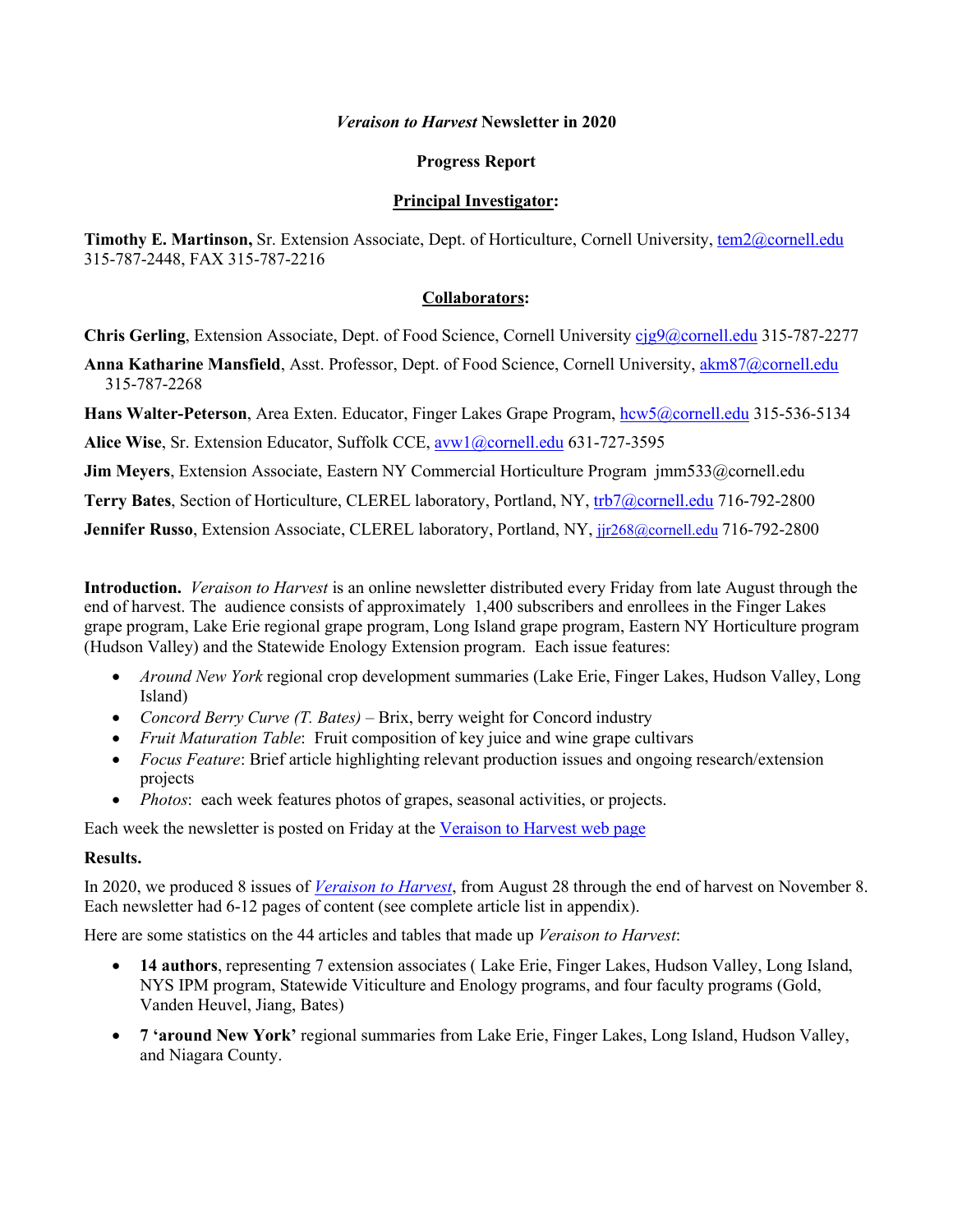- **7 weeks of fruit maturity and YAN sampling** starting in 78 vineyards (first sample), down to 19 in issue #8. W included samples from Niagara County, supplied by growers Robin Ross (Arrowhead vineyards).
- **12 Concord articles,** including 7 "Lake Erie" summaries by Jennifer Russo, 5 berry growth curve articles (Terry Bates) and Kevin Martin's Concord harvest wrap-up article.
- **6 Photo Essays: (**Tasting rooms adapt to COVID-19, Vignoles Harvest at CLEREL, Downy Mildew on Clusters in Spray Trial, Robots and Sensors for Vineyard Research and Management, Machine and Hand harvest at CLEREL, Orb-weaving spiders at LIHREC, Hurricane winds deposit salty soil on Long Island Vines),
- **7 feature and project-focused articles.** This year's articles featured Concord planting at AgriTech tests leafroll disease impact (Martinson & Fuchs), Update from the Cornell Craft Beverage Analysis Lab (Gerling), Robots and Sensors for Vineyard research (Martinson, Gold, Jiang), Corona Virus Food Assistance program expanded to include wine grapes (WineAmerica and NYS WGF), New York Sick Leave Requirements: What we Know, Still Don't know, and Action Items (Stup), Growers: You May be eligible for Coronavirus FAP 2.0 (Kevin Martin), Supporting Vineyard Management with Precision Climate Reporting (Jim Meyers).
- **5 summary articles.** 
	- o 2020 Growing and Winemaking Season in Review: 2020 was a dream come true (if you're a grape). (Chris Gerling, Hans Walter-Peterson, Jim Meyers, Tim Martinson)
	- o Lake Erie Region Update. Harvest summary and financial year in review (Kevin Martin)
	- o Fruit Composition Trends 2016-2020 (Martinson)
	- o Long Island: Some Lessons Learned in 2020 (Alice Wise)
	- o YAN by variety over three years (Martinson & Gerling)
- **Funding:** We received word on Sept 30 that the funding was reduced by 20%. We solicited ads and financial support from industry suppliers. We received ad-based support in our final issue from HelenaAgri, Nutrien, Lakeview Vineyard Equipment, and Eastern Winery Exhibition. Bully Hill Vineyards separately provided a major contribution. As a result, we made up approximately half of the budget shortfall. We are grateful to these contributors for their support

### **Impacts.**

**Page views.** According to google analytics, from Jan 1, 2020 to December 31, 2020, there were 2391 page views, from 1776 unique visitors – down slightly from 2019 (2,873 page views, 2072 unique visitors) . Not surprisingly, readership was highest from late August through November (corresponding to publication dates), reaching a peak of around 800 page views in September. Clearly, the site is a well-used resource.

| Jan 1, 2020 - Dec 31, 2020:  |                                 | <b>O</b> Pageviews          |            |                 |                  |                  |             |                |              |               |                |          |
|------------------------------|---------------------------------|-----------------------------|------------|-----------------|------------------|------------------|-------------|----------------|--------------|---------------|----------------|----------|
| Dec 31, 2018 - Dec 31, 2019: |                                 | · Pageviews                 |            |                 |                  |                  |             |                |              |               |                |          |
| 300                          |                                 |                             |            |                 |                  |                  |             |                |              |               |                |          |
| 200                          |                                 |                             |            |                 |                  |                  |             |                |              |               |                |          |
|                              | Pageviews: 39                   | Jan 19, 2020 - Jan 25, 2020 |            |                 |                  |                  |             |                |              |               |                |          |
| 100                          |                                 | Jan 20, 2019 - Jan 26, 2019 |            |                 |                  |                  |             |                |              |               |                |          |
|                              | Pageviews: 31<br>Change: 25.81% |                             |            |                 |                  |                  |             |                |              |               |                |          |
|                              | February 2020                   | --<br>March 2020            | April 2020 | <b>May 2020</b> | <b>June 2020</b> | <b>July 2020</b> | August 2020 | September 2020 | October 2020 | November 2020 | December 2020  |          |
| Pageviews <b>v</b>           | VS.<br>Select a metric          |                             |            |                 |                  |                  |             |                |              |               | Day Week Month | $\leq$ . |
| Jan 1, 2020 - Dec 31, 2020:  |                                 | · Pageviews                 |            |                 |                  |                  |             |                |              |               |                |          |
| Dec 31, 2018 - Dec 31, 2019: |                                 | · Pageviews                 |            |                 |                  |                  |             |                |              |               |                |          |
| 1,000                        |                                 |                             |            |                 |                  |                  |             |                |              |               |                |          |
|                              |                                 |                             |            |                 |                  |                  |             |                |              |               |                |          |
|                              |                                 |                             |            |                 |                  |                  |             |                |              |               |                |          |
| 500                          |                                 |                             |            |                 |                  |                  |             |                |              |               |                |          |
|                              |                                 |                             |            |                 |                  |                  |             |                |              |               |                |          |
|                              |                                 |                             |            |                 |                  |                  |             |                |              |               |                |          |
|                              | February 2020                   | March 2020                  | April 2020 | May 2020        | <b>June 2020</b> | <b>July 2020</b> | August 2020 | September 2020 | October 2020 | November 2020 | December 2020  | Janua    |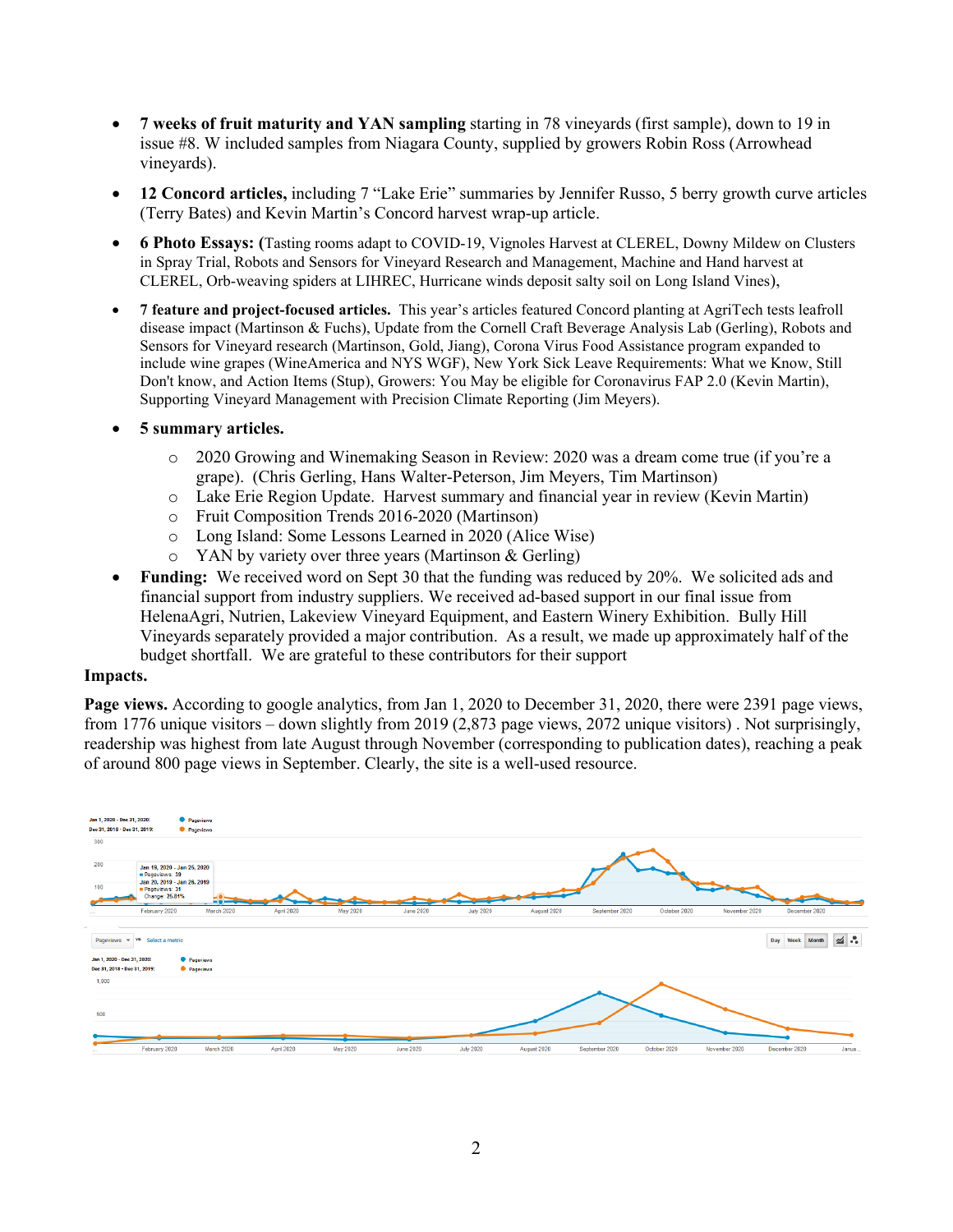## *Figure 1. Weekly breakdown of total page views in 2019 (orange line) and 2020 (blue line). The number of page views peaked in September and October*.

Audiences. This is the 14<sup>th</sup> year of *Veraison to Harvest*, which is a joint effort of all the grape extension programs in New York. Its purpose is to provide timely, objective information about the ripening and harvest season to the New York grape and wine industry. *Growers have cited several impacts:*

- Ability to compare fruit composition numbers with results from their samples.
- Find out how fruit ripening is progressing in other parts of New York
- Learn about seasonal weather issues impacting harvest and winemaking practices
- Compare progress of current season with last year and long-term averages
- For new producers: Learn how ripening progresses across different varieties and what the numbers mean.
- Learn about the scope of research projects currently underway at Cornell.

*Other audiences include:*

- General public and wine consumers interested in information about the harvest and vintage.
- Trade Publications such as 'Wines and Vines' and 'Wine Business Monthly"
- Cornell Undergraduates
- Finger Lakes Community College. Used as a teaching tool in their [Viticulture and Wine Technology](https://www.flcc.edu/academics/viticulture/) program classes.

Last year, we included quotes from readers on the impact of *Veraison to Harvest*. Here we reprint what some growers, Cornell lecturers, and a trade publication writer and editor said about *Veraison to Harvest* following the 2019 season:

*"As the Eastern Editor for Wine Business Monthly, I cover the news about harvest east of the Rockies. Learning what is happening about harvest in New York State is easy, however, because Veraison to Harvest provides information about all the state's different growing regions on a weekly basis" -Linda Jones McKee, Wine Business Monthly*

*"I look forward to Veraison to Harvest each week during harvest. As a grower, seller and buyer of wine grapes it is important for me know what is going on around the state. Veraison to Harvest is another tool in my box." -Jim Thompson, Long Island grower.*

*"I find the newsletter. Veraison to Harvest very helpful. Besides letting me know what's going on at Cornell Cooperative Extension in Riverhead, it gives me information on the Finger Lakes and upstate grape growing season. Always good to have as much information on the season as possible. I looked forward to receiving it." - Donna Rudolph, vineyard manager, Bedell Cellars.*

*I use Veraison to Harvest data in VIEN 2205, Grapes to Wines lab. Students compare our own grapes during ripening to what we are seeing across the state, and use the V2H data from the plots we pick, to help decide when to harvest for class.*

*- Kathy Arnink, Cornell Enology Lecturer. -*

*I use Veraison to Harvest as a sanity check in my classes for students doing their own grape analysis when deciding when* to harvest. *Although Veraison to Harvest does not include all the varieties we use in class, it does provide another data point when thinking about sugar and acid levels in relation to harvest date for student wines.*

*-Dwayne Bershaw, Enology Lecturer, Cornell.*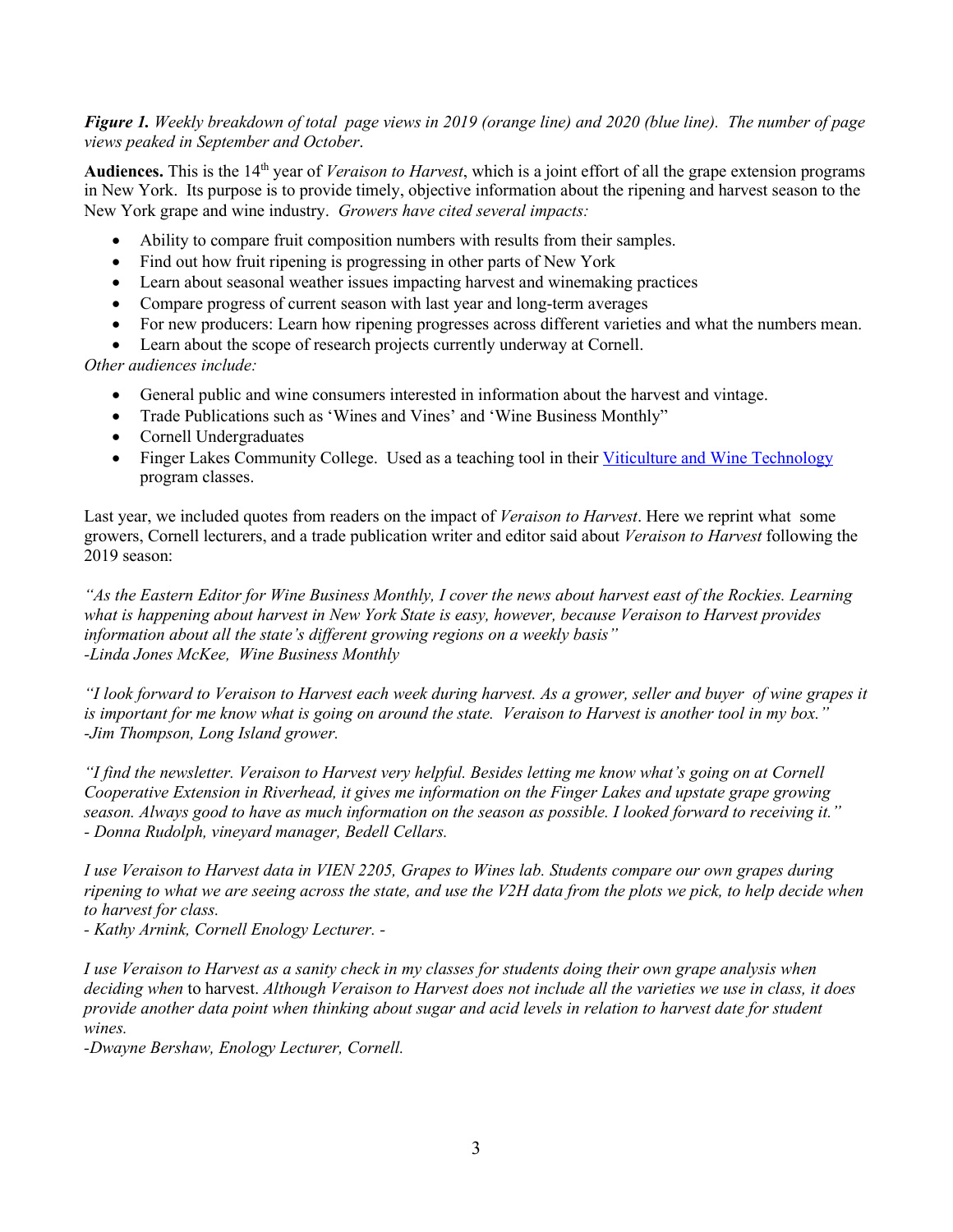*"We look at Veraison to Harvest data in order to follow various varieties. It gives students a sense for where certain varieties sit during the ripening period and helps them familiarize themselves with the "late" and "early" ripeness.*

*- Russell Moss Viticulture Lecturer, Cornell.*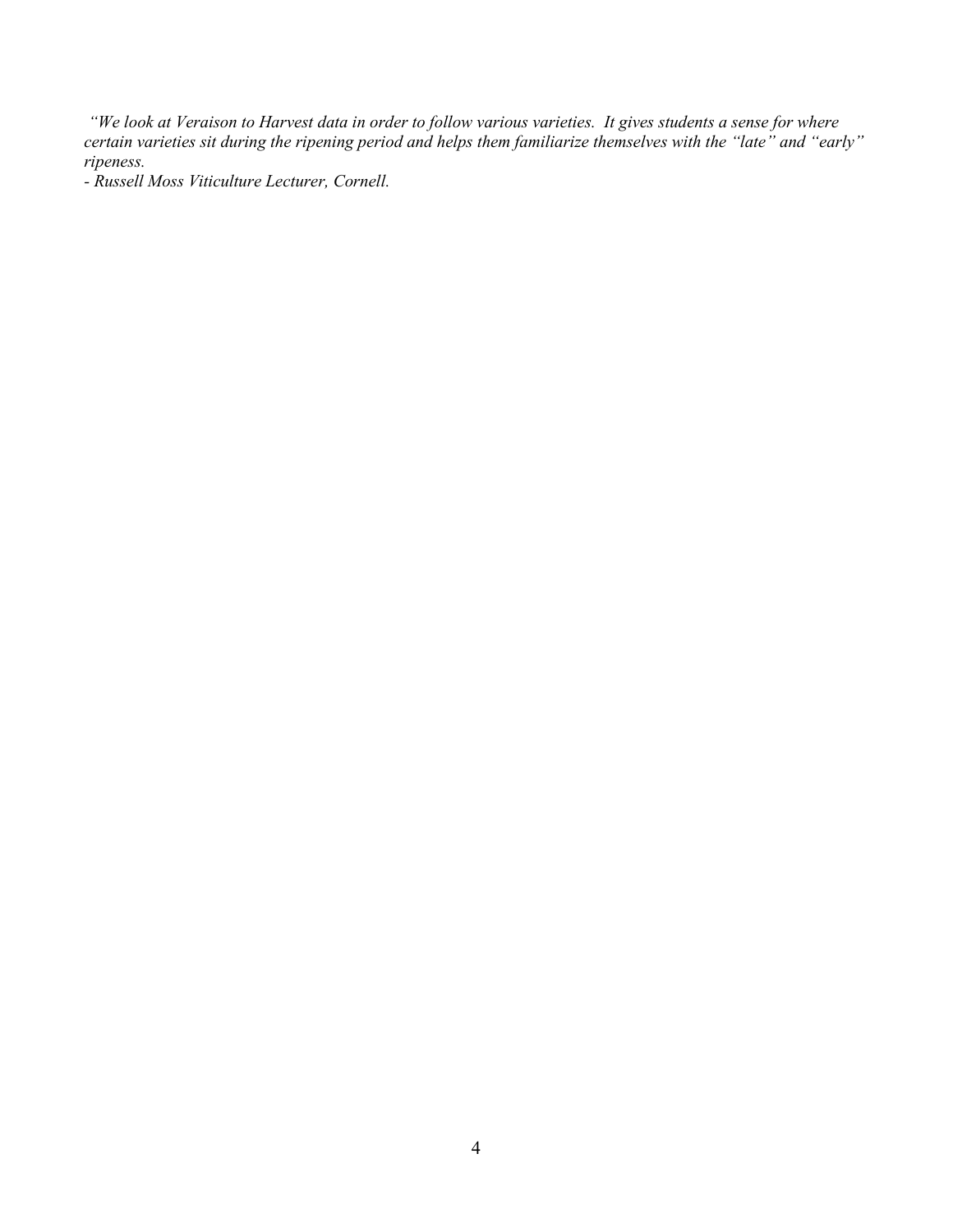### Appendix.

## **Impact Statement.**

*[Veraison to Harvest](https://grapesandwine.cals.cornell.edu/newsletters/veraison-harvest)* provides New York growers and winemakers with weekly information on fruit composition of important varieties statewide, regional updates on production and winemaking issues throughout the ripening period, and updates on on-going Cornell research and extension projects. A joint project of the Finger Lakes, Lake Erie, Long Island, Eastern NY, Statewide Viticulture and statewide Enology extension programs, the newsletter is distributed to 1500 enrollees of Cornell Cooperative Extension programs.

## **Publications.**

Veraison to Harvest 2020 List of Articles and Authors

# **[2020 Veraison to Harvest #8](https://grapesandwine.cals.cornell.edu/sites/grapesandwine.cals.cornell.edu/files/shared/Veraison%20to%20Harvest%202020%20%238.pdf)**

- The 2020 Growing and Winemaking Season In Review: 2020 Was a Dream Come True (if you're a grape) (C. Gerling, H Walter-Peterson, T. Martinson)
- Lake Erie Update: Harvest Summary and Financial Year in Review (K. Martin)
- Long Island: Some Lessons Learned in 2020 (A. Wise)
- YAN by Variety over Three Years (T. Martinson and C. Gerling)
- Fruit Composition Trends 2016-2020 (T. Martinson)
- Thanks to Our Supporters
- Thanks to Our Crew

# **[2020 Veraison](https://grapesandwine.cals.cornell.edu/sites/grapesandwine.cals.cornell.edu/files/shared/images/Veraison%20to%20Harvest%202020%20%237.pdf) to Harvest #7**

- Around New York (Martinson, Wise, Walter-Peterson, Russo, Meyers, Bates)
- Growers: You May Be eligible for the Coronavirus Food Assistance Program 2.0 (Kevin Martin)
- Supporting Vineyard Management with Precision Climate Reporting (Jim Meyers)
- Fruit Composition Report (Gerling, Russo, Walter-Peterson, Meyers, Wise)
- •

# **[2020 Veraison to Harvest #6](https://grapesandwine.cals.cornell.edu/sites/grapesandwine.cals.cornell.edu/files/shared/Veraison%20to%20Harvest%202020%20%236.pdf)**

- Around New York (Martinson, Wise, Walter-Peterson, Russo, Meyers, Bates)
- Enhancing Vine Health with Commercial Arbuscular Mycorrhizal inoculants in vineyards (Vanden Heuvel, Berdeja, and Ye)
- New York Sick Leave Requirements: What we Know, Still Don't know, and Action Items (Stup)
- Fruit Composition Report (Gerling, Russo, Walter-Peterson, Meyers, Wise)

# **[2020 Veraison to Harvest #5](https://grapesandwine.cals.cornell.edu/sites/grapesandwine.cals.cornell.edu/files/shared/Veraison%20to%20Harvest%202020%20%235.pdf)**

- Around New York (Martinson, Wise, Walter-Peterson, Russo, Meyers, Bates)
- Drink Local, Learn Digital: Help Us Make Virtual B.E.V. NY Great (Gerling)
- Fruit Composition Report (Gerling, Russo, Walter-Peterson, Meyers, Wise)
- Coronavrus Food Assistance Program Expanded to Include Wine Grapes (WineAmerica & NY Wine and Grape Foundation)